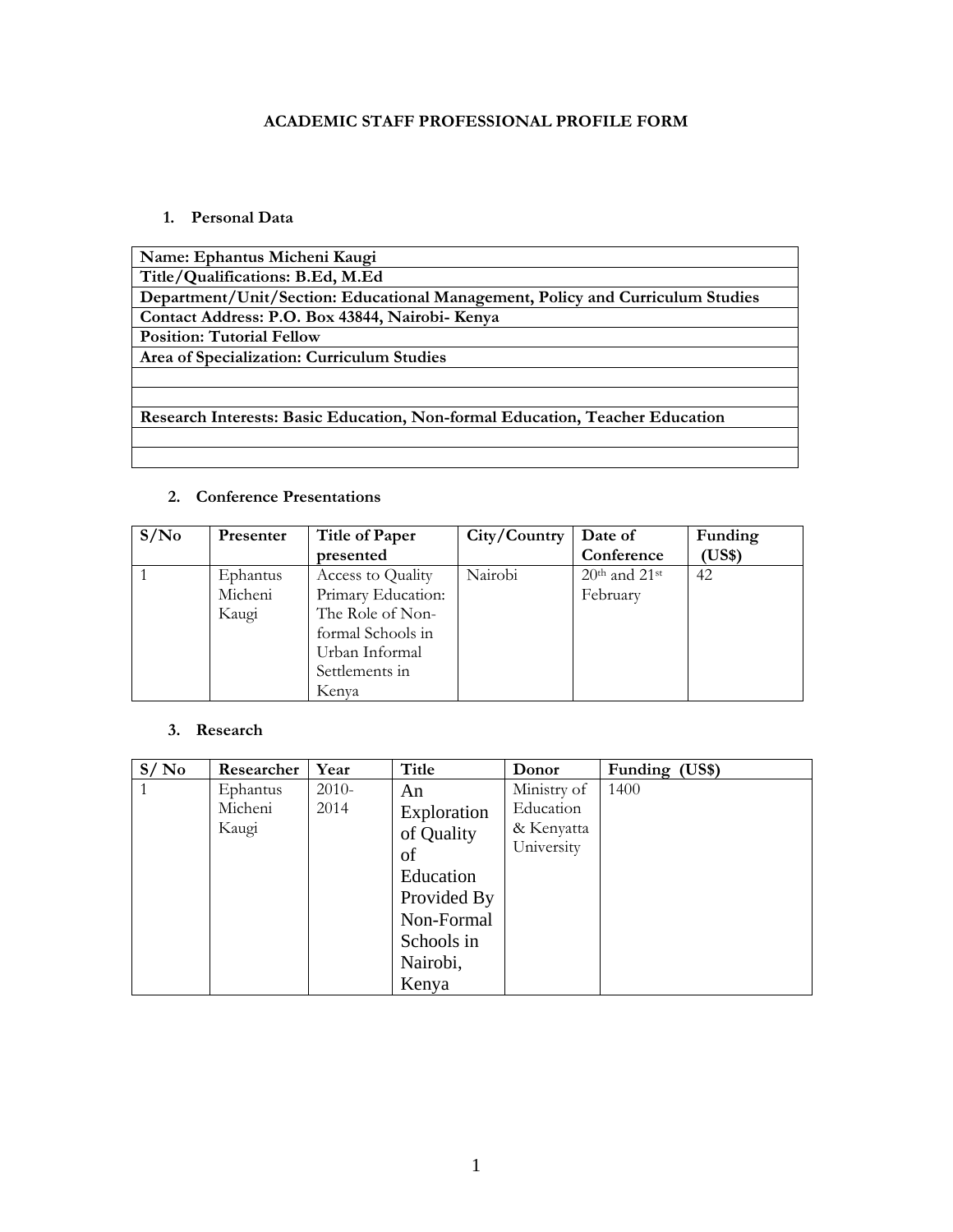# **4. Funded projects**

| S/No | Researcher   | Year      | Title          | <b>Granting Body</b> | Funding |
|------|--------------|-----------|----------------|----------------------|---------|
|      |              |           |                |                      | (US\$)  |
| 1    | Dr.          | 2011-2014 | Educational    | Toyota Foundation    |         |
|      | Fredrick N   |           | Marginalizatio |                      |         |
|      | Kamunde,     |           | n in Kenya     |                      |         |
|      | Dr Jackson   |           | Over the Last  |                      |         |
|      | Njage-       |           | Four Decades:  |                      |         |
|      | Rwito, Prof. |           | Cultural,      |                      |         |
|      | Asayo        |           | Social,        |                      |         |
|      | Obha and     |           | Economic and   |                      |         |
|      | Ephantus     |           | Political      |                      |         |
|      | M Kaugi      |           | Dimensions     |                      |         |
|      |              |           | Affecting      |                      |         |
|      |              |           | Access and     |                      |         |
|      |              |           | completion in  |                      |         |
|      |              |           | Primary        |                      |         |
|      |              |           | Education      |                      |         |

## **5. Consultancy and community service**

| $S/N0$ . | Consultant (s) | Consulting         | Year | Title          | Payment |
|----------|----------------|--------------------|------|----------------|---------|
|          |                | Person/Body/       |      | Consultancy    | (US\$)  |
|          |                | Organization       |      | <b>Service</b> |         |
|          | Dr Purity M    | PYM Aid Somaliland | 2011 | Community      |         |
|          | Nthigah        |                    |      | Education      |         |
|          |                |                    |      | Committee      |         |
|          |                |                    |      | Training       |         |
|          |                |                    |      | Needs          |         |
|          |                |                    |      | Assessment     |         |
|          |                |                    |      | and Training   |         |
|          |                |                    |      | Manual         |         |
|          |                |                    |      | Development    |         |

## **6. Supervision of postgraduate students (if any)**

| S/N <sub>0</sub> | Name of student     | Thesis title    | Status of project(e.g.First year etc) |
|------------------|---------------------|-----------------|---------------------------------------|
|                  | <b>Onzere David</b> | Factors         | PGDE project at proposal stage        |
|                  | Indasi              | Influencing the |                                       |
|                  |                     | Performance in  |                                       |
|                  |                     | Chemistry       |                                       |
|                  |                     | Among           |                                       |
|                  |                     | Secondary       |                                       |